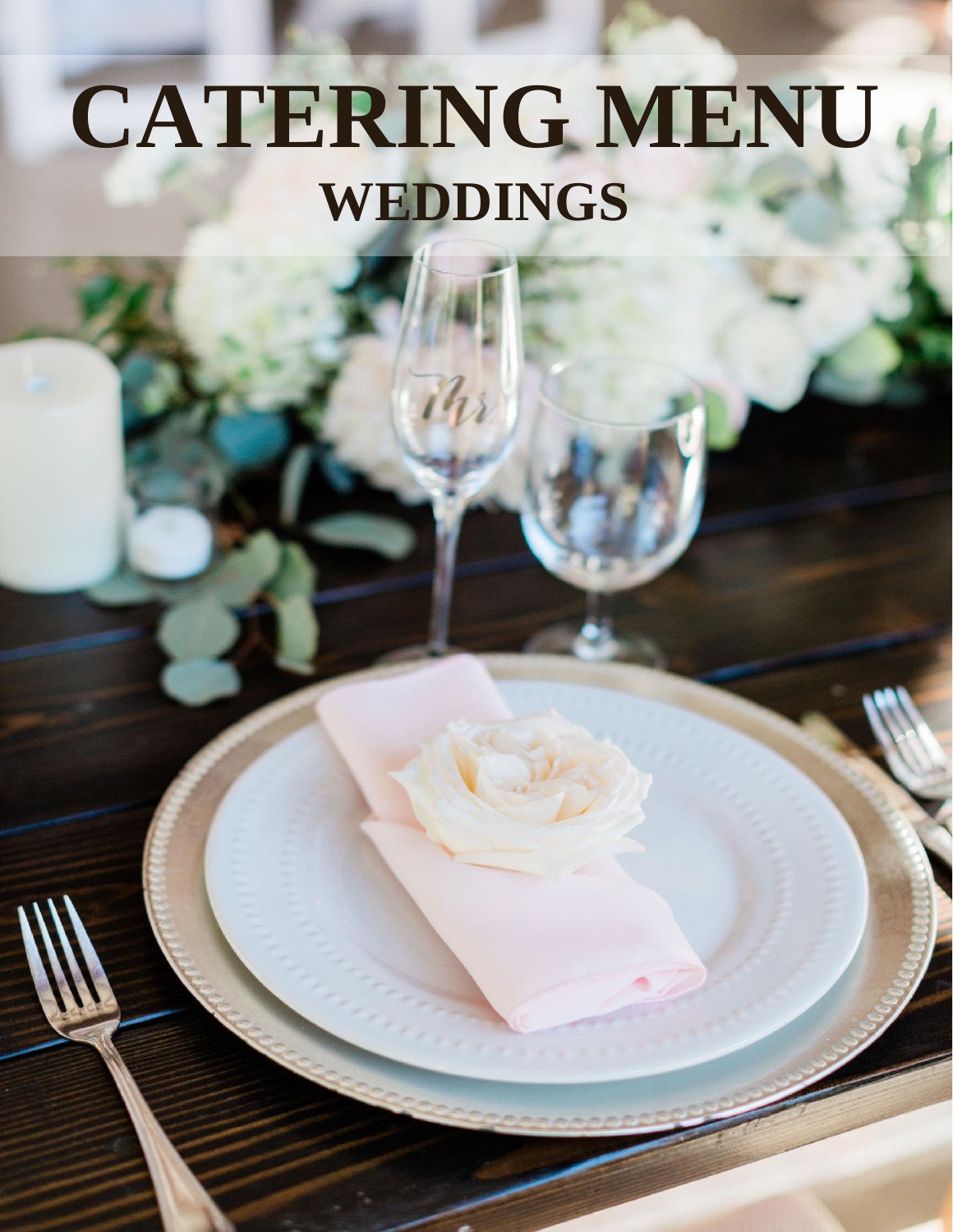## **EVENT SETUP**

#### **Ceremony**

- White garden chairs
- Draped table in the gazebo

#### **Guest Entrance**

• Draped 6' – 8' tables for gifts, displays, and sign-in

#### **Reception Room**

- Custom sweetheart table with upholstered king and queen chairs
- White garden chairs
- 5' round tables that seat 8 guests
- Table linens (white / ivory / black)
- Colored table overlays (based on availability)
- Colored napkins (based on availability)
- High and low 36" round cocktail tables
- White dinnerware & silver silverware
- Clear glassware
- Water pitchers
- Tableside champagne service

#### **Included Upon Request:**

- Podium
- Umbrellas
- White tulle covered pillars
- Shepherd hooks with tulle down the aisle
- Wine barrels
- Heaters and firepit
- **Easels**
- Square mirror or round wood centerpiece
- Glass cylinder
- Square vase
- Lanterns (black / white)
- Votives (up to 4 per table) host provides battery operated candles
- Gold or silver charger plates
- Candy Bar: various glass jars and scoops
- High chairs

#### **Enhancement Options:**

- Specialty linen price based on supply company.
- Aisle Runner: \$75 per 75 sq. in. runner canvas
- Specialty transportation for ceremony entrance, option of the Motley Coupe Model A Car or a 29 Double A Truck at an additional \$100 charge. Horse and Carriage available at an additional \$500 charge.

## **OTHER BENEFITS FOR THE WEDDING PARTY**

- On-site coordinator
- The Bridal Suite and Groom's Private Meeting Room are available for (4) hours prior to the start of the ceremony until the end of the event. The host is welcome to bring snacks and beverages for the wedding party to enjoy. Outside trash bins available for self cleanup.
- Mobile transportation for wedding party from Bridal Suite to ceremony entrance.

## **FOOD AND BEVERAGE**

Hors d'oeuvres, salad, dinner and nonalcoholic beverages will be provided by Monteleone Meadows and consumed on the premises. Desserts, candy and/or party favors may be brought in. All other food of any kind must be approved by Monteleone Meadows.

## **BAR SERVICE**

Bar service provided. Host to supply all alcoholic beverages, limited to the following: (2) Beers, (2) Wines, (2) Specialty Cocktails and (1) Champagne.

Bar service includes a bartender, plasticware, cocktail napkins, ice, and a refrigerated kegerator with (2) taps. If you would like to have a full service bar with a variety of spirits and beverages, an outside licensed bar service with proof of liability coverage must be provided. Bar Service will begin at the start of the reception and conclude 30 minutes prior to the end of the event. Last call is at 9:30pm.

Host supplied champagne and cider served tableside prior to guest entrance or toast.

#### **REHEARSAL, MENU TASTINGS & PHOTOS**

Full menu tastings available.

Site available for engagement and anniversary photos by appointment only.

Wedding rehearsal available for (2) hours with an officiate or staff member present.

#### **SERVICE CHARGE AND TAX**

An 20% Service Charge and 8% California Sales Tax will be added to all food, beverage, and labor fees.

Service includes full wait staff to set up, serve, clear, and breakdown event.

#### **VENUE POLICY**

There is a minimum guest count for all events.

- Monday Friday: 50 guests
- Saturday: 100 guests
- Sunday: 75 guests

Site is available to be booked for (4) hours on weekdays and (6) hours on weekends.

Reception and all outdoor music must conclude at 10pm per Riverside County Noise Ordinance and all guests must promptly vacate the property. Any additional hours will be charged at an additional \$1,000 per hour.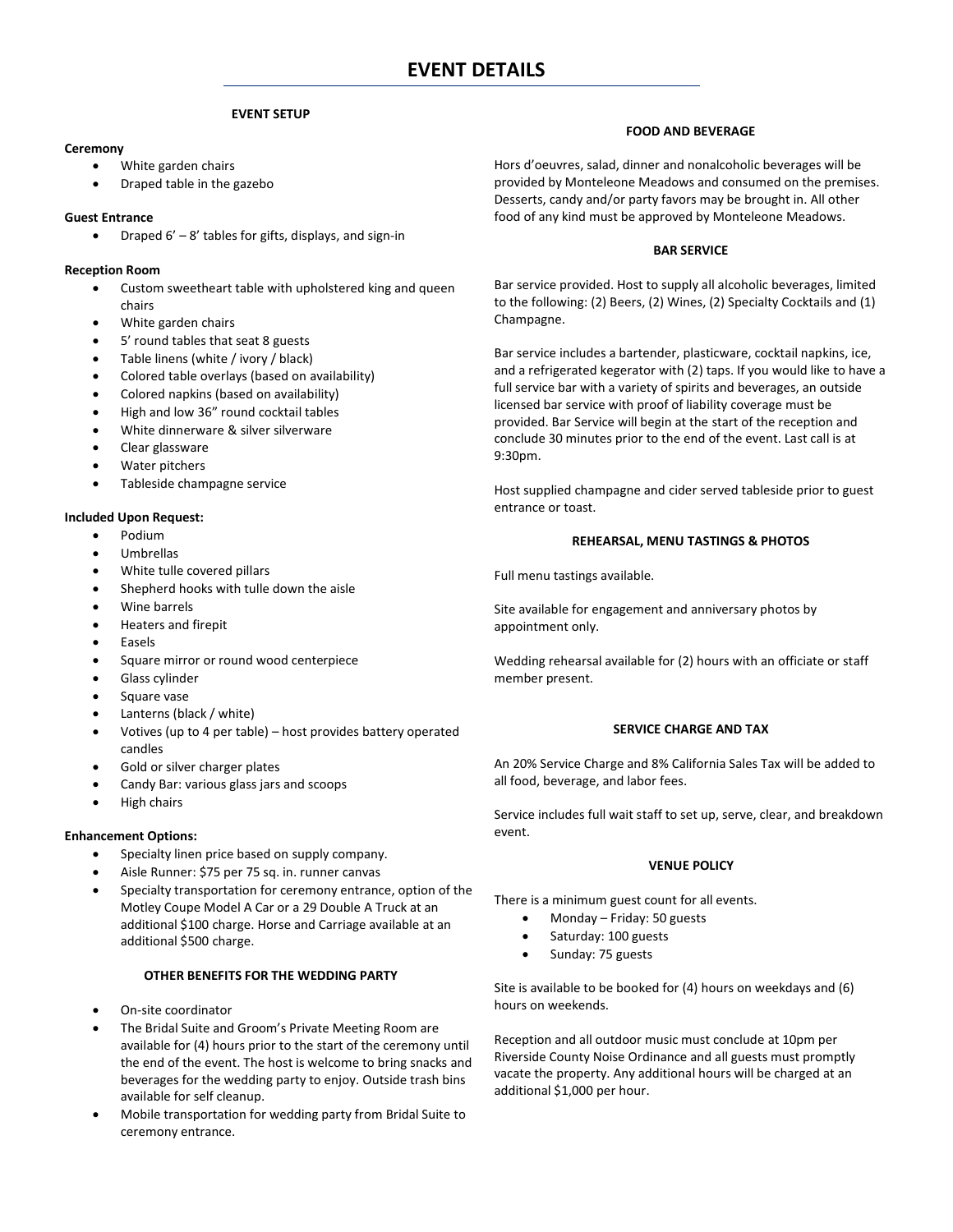

# **FOOD AND BEVERAGE**

All menu selections include a beverage station, cake table, salad bar, and an hors d'oeuvres station.

## **BEVERAGE STATION**

Infused water, lemonade, and tropical iced tea. Regular and decaf coffee served with cream and sugar. Hot Cider available upon request during the holiday months.

## **CAKE TABLE**

Includes décor, setup, cake cutting and serving of host provided cake.

## **SALAD BAR**

**Classic Caesar Salad** Green Romaine Lettuce, Garlic Croutons, Parmesan, Creamy Caesar Dressing

## **Seasonal Mixed Greens**

**Toppings** Cucumber, Cherry Tomatoes, Dried Cranberries Sunflower Seeds, Feta

**Dressings** Buttermilk Ranch, Balsamic Vinaigrette, Raspberry Vinaigrette

## **HORS D'OEVRUES STATION**

(Included) **Charcuterie & Assorted Meats** Artisanal Cheeses, Dried Cured Meats, Fruit Compote, Spicy Mustard, Assorted Nuts, Crackers

## **Vegetable Crudité**

Carrots, Celery, Broccoli, Cauliflower, Bell Pepper, Snap Peas

**Three Layer Dip**  with Fresh Homemade Salsa, Tortilla Chips

> *(Choose One)*  **Sausage Puff Pastry**  with a Dijon mustard

> **Focaccia**  Tomato, Garlic, Herb

**Meat & Veggie Focaccia**  Pepperoni, Vegetables, Tomato, Garlic, Herb

**Bruschetta** Tomato, Basil, Olive Oil, Vinegar, French Bread

**Pineapple Habanero Cream Cheese Dip**  with Assorted Crackers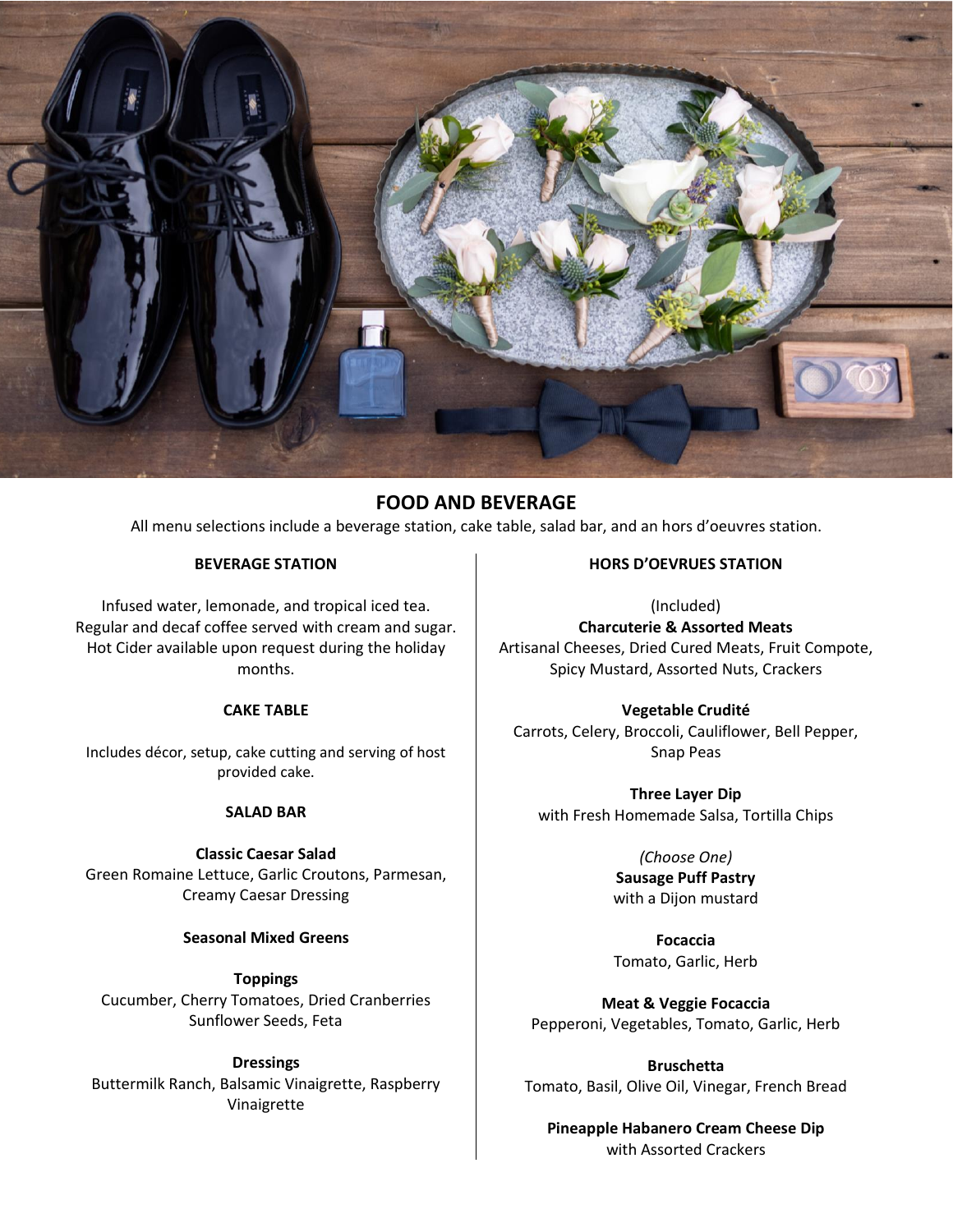

**MENU SELECTIONS** Final price based on menu selection, served buffet style.

**TRADITIONAL** \$110 per person

**Santa Maria Style Tri-Tip Roast** Charbroiled in a Mesquite BBQ Brick Oven

> **Grilled Marinated Chicken** Herb Roasted

**Gourmet Cheesy Potatoes**  Cheddar Cheese, Green Onion

**Grilled Vegetables**  Zucchini, Bell Peppers, Squash, Broccoli, Cauliflower

> **Homemade Garlic Bread**  Garlic Parmesan Crusted

**BON DEJEUNER** \$115 per person

**Entrees:**  *(Choose Two)*

Tri-Tip Parmesan Crusted Chicken Herb Roasted Chicken Chicken Marsala Creamy Sun Dried Tomato And Spinach Stuffed Chicken White Fish

> **Sides** *(Choose Two)*

Gourmet Cheesy Potatoes Garlic Herb Mashed Potatoes Rice Pilaf Baby Red Garlic Potatoes Grilled Vegetables Grilled Green Beans

**Homemade Garlic Bread**  Garlic Parmesan Crusted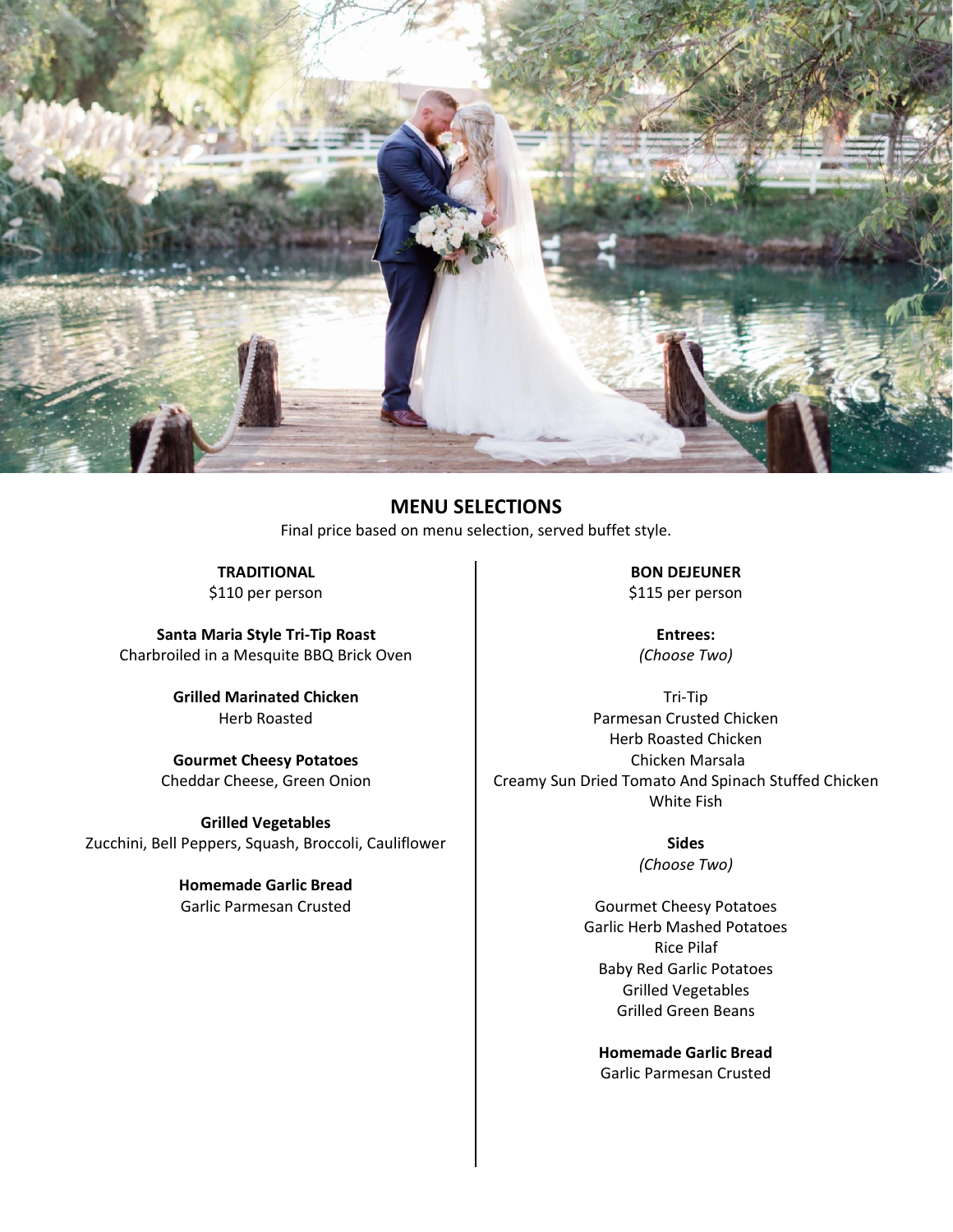

# **MENU SELECTIONS**

Final price based on menu selection, served buffet style.

**FIESTA** \$110 per person

**Carne Asada**

**Pollo Asada** 

**Mexican Rice** 

**Refried Beans** 

**Grilled Vegetables** 

**Flour and Corn Tortillas** 

**SALSA BAR** *(In place of salad bar)* 

**Fresh Homemade Salsa, Pico De Gallo, Sour Cream, Shredded Cheese**

**Tortilla Chips** 

**LITTLE ITALY**  \$100 per person

*(Choose One)*

**Grilled Marinated Chicken** Herb Roasted

**Chicken Marsala**  Mushrooms, Marsala Wine Sauce

*(Included)*

**Pasta Bar** 

**Noodles**  Penne, Cheese Stuffed Tortellini

**Sauces** Creamy Pesto, Marinara, Alfredo

**Toppings**  Parmesan Cheese, Crushed Red Pepper, Basil

**Grilled Vegetables**  Zucchini, Bell Peppers, Squash, Broccoli, Cauliflower

> **Homemade Garlic Bread**  Garlic Parmesan Crusted